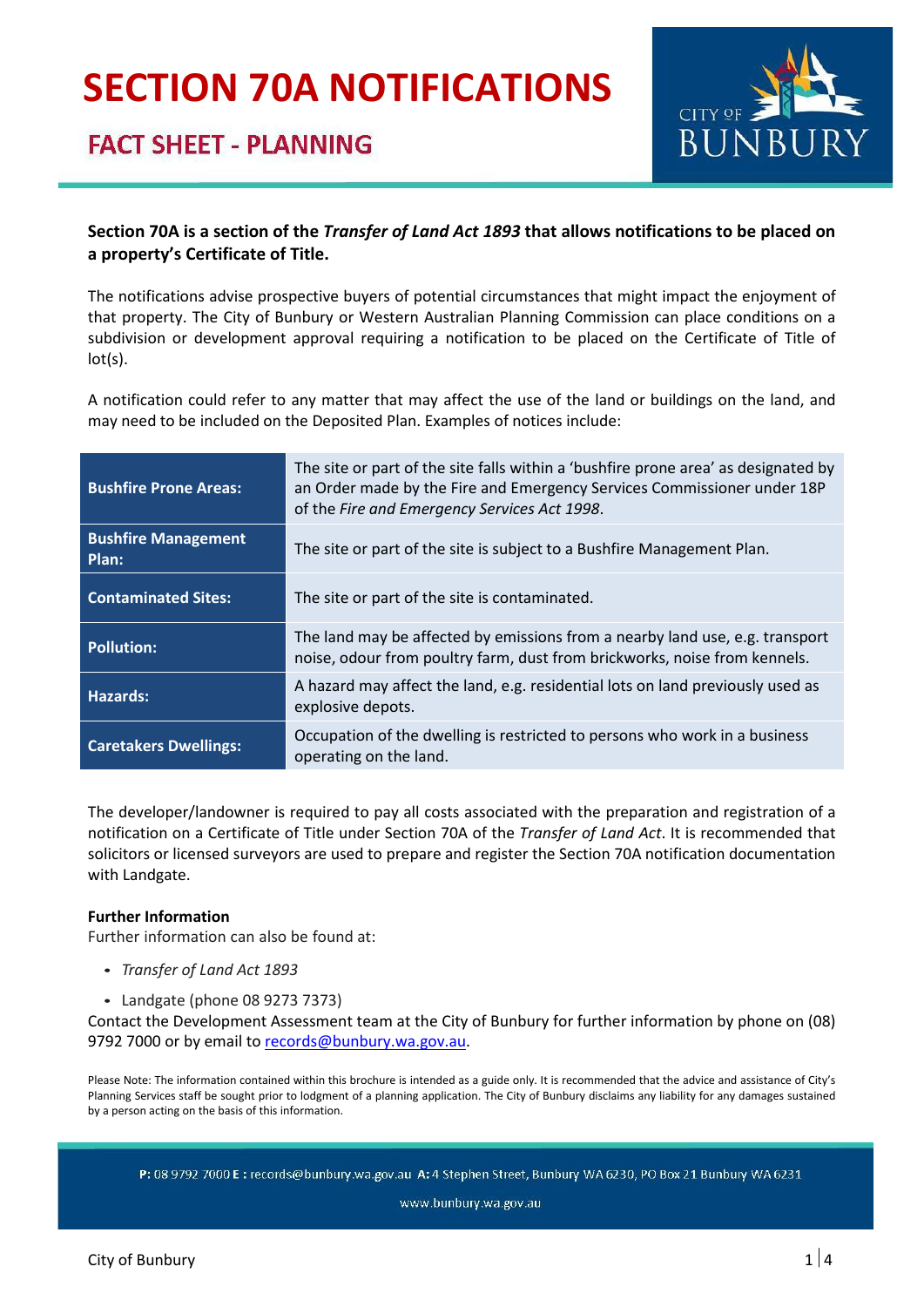#### **Flowchart - Section 70A Notification lodgement**

Applicant prepares Section 70A Notification (Form N1). *Note – To find out how to prepare the Section 70A Notification (Form N1) accurately please refer to the City's example, which is attached to this information sheet.*  Applicant submits a complete Section 70A Notification to the City of Bunbury. Planning Officer checks that the Section 70A Notification (Form N1) has been completed **correctly**. *Note – if the property is owned by a company, the Form N1 is required to be signed by the company director and executed in accordance with Section 127 (1) of the Corporations Act 2001.*  Is the application complete and correct? Planning Administration Officer forwards Section 70A Notification (Form N1) to the Chief Executive Officer and Mayor for signing (including seal). Applicant picks up the original signed and sealed Section 70A Notification (Form N1). Planning Administration Officer copies the Section 70A Notification (Form N1) for the City of Bunbury's records and arranges a time for the applicant to pick up the original signed and sealed Section 70A Notification (Form N1). Chief Executive Officer and Mayor sign and seal the Section 70A Notification (Form N1). No Yes Applicant lodges original signed and sealed Section 70A Notification (Form N1) at Landgate. Applicant submits a copy of the new Certificate of Title with the registered Section 70A Notification to the City of Bunbury. Landgate processes Section 70A Notification and registers it against the subject property's Certificate of Title . Planning Administration Officer sends application back to applicant and requests they submit a complete and accurate application. 1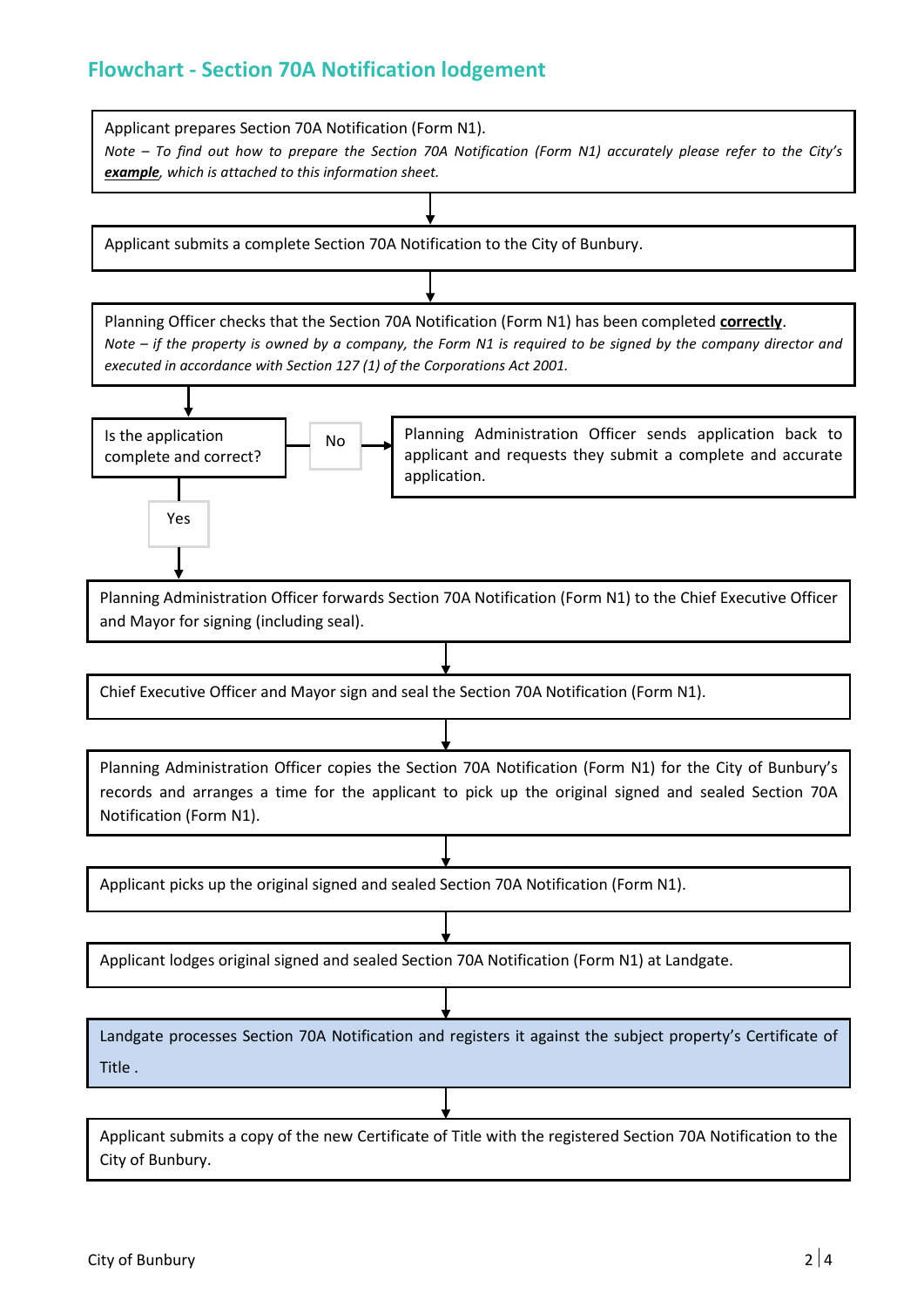### **Section 70A Notification Example**

FORM N1

WESTERN AUSTRALIA<br>*TRANSFER OF LAND ACT 1893 A*S AMENDED

### **NOTIFICATION UNDER SECTION 70A**

| DESCRIPTION OF LAND (Note 1)                                                                                                                                                                                       |                                   | <b>EXTENT</b> | VOLUME   | <b>FOLIO</b> |
|--------------------------------------------------------------------------------------------------------------------------------------------------------------------------------------------------------------------|-----------------------------------|---------------|----------|--------------|
|                                                                                                                                                                                                                    |                                   |               |          |              |
| REGISTERED PROPRIETOR (Note 2)                                                                                                                                                                                     |                                   |               |          |              |
|                                                                                                                                                                                                                    |                                   |               |          |              |
| LOCAL GOVERNMENT / PUBLIC AUTHORITY (Note 3)                                                                                                                                                                       |                                   |               |          |              |
| City of Bunbury                                                                                                                                                                                                    |                                   |               |          |              |
| FACTOR AFFECTING USE OR ENJOYMENT OF LAND (Note 4)                                                                                                                                                                 |                                   |               |          |              |
| The site or part of the site falls within a 'Bushfire Prone Area' as designated by an Order made by the Fire and<br>Emergency Services Commissioner under Section 18P of the Fire and Emergency Services Act 1998. |                                   |               |          |              |
| Dated this<br>day of                                                                                                                                                                                               |                                   |               | Year     |              |
| LOCAL GOVERNMENT/PUBLIC AUTHORITY ATTESTATION (Note 5)                                                                                                                                                             | REGISTERED PROPRIETOR/S SIGN HERE |               | (Note 6) |              |
| The Common Seal of the City of Bunbury was hereunto affixed<br>in the presence of:                                                                                                                                 | Signed<br>in the<br>presence of   |               |          |              |
| Signature of Mayor                                                                                                                                                                                                 |                                   |               |          |              |
| Name:                                                                                                                                                                                                              | Signed<br>in the<br>presence of   |               |          |              |
| Signature of CEO                                                                                                                                                                                                   |                                   |               |          |              |
| Name                                                                                                                                                                                                               |                                   |               |          |              |